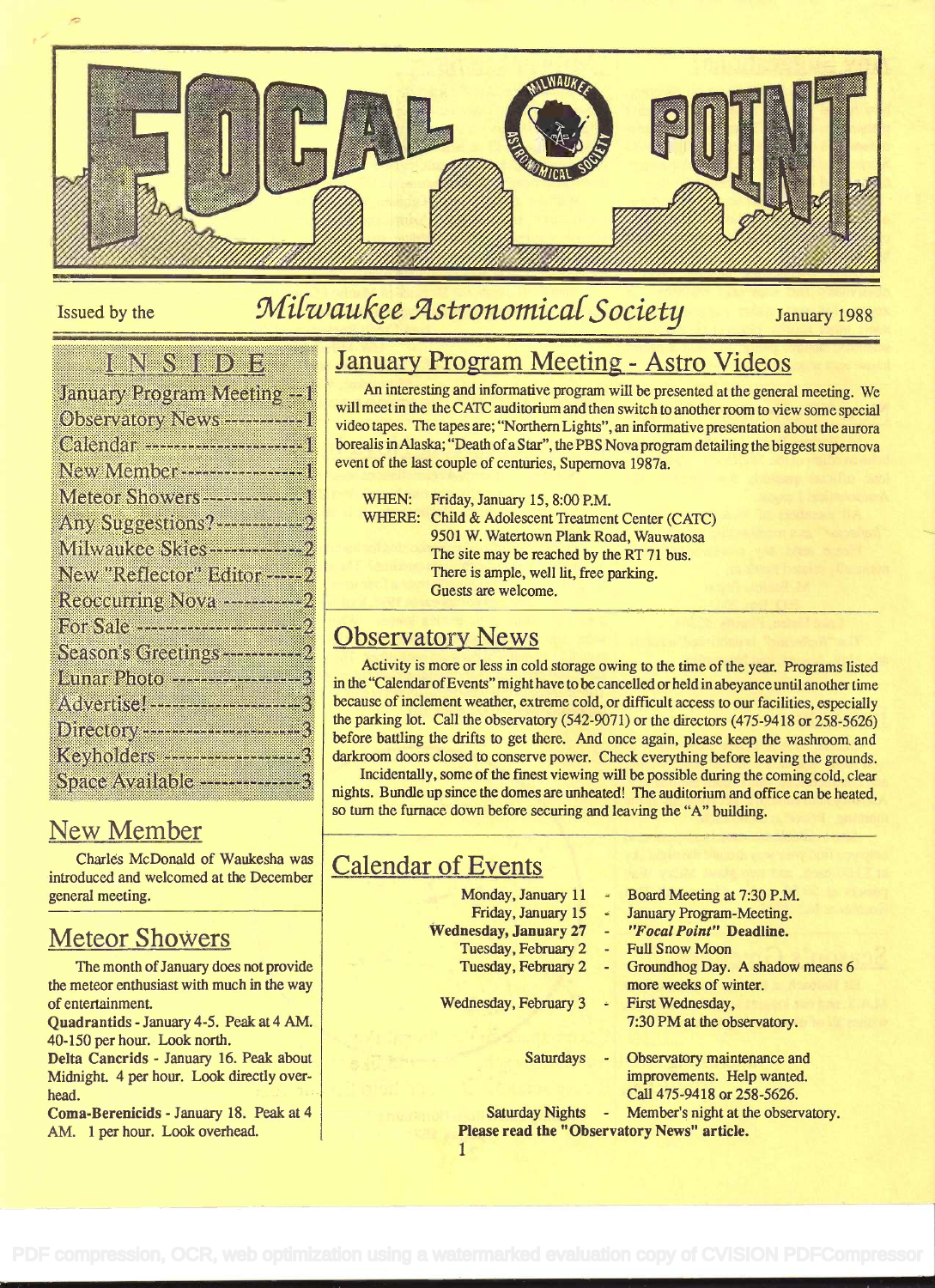#### **Any Suggestions?**

In lieu of a March Program-Meeting, how would you like a field trip? Present plans are for a trip to Chicago's Adler Planetarium with optional trips to the Museum of Science and Industry, The Shedd Aquarium, or the Field Museum of Natural History.

This trip will be similar to the one many of us enjoyed last year. And it will allow an opportunity to visit the places we didn't have time for.

Other suggestions include Yerke's observatory and Sites near Madison. If anyone has some . other suggestion(s) of some other nearby place(s) of a general scientific nature, please let Dan Koehier know very soon.

## New "Reflector" Editor

M. Barlow Pepin has now taken the helm as editor of the "Reflector," the excellent, official quarterly newsletter of the Astronomical League.

All members of M.A.S. receive the "Reflector" as a membership benefit.

Please send any newsworthy astronomically related items to;

M. Barlow Pepin P.O. Box 295 Lake Helen, Florida 32744. The "Reflector" is published in February, May, August, and November.

#### For Sale

Official M.A.S. coffee cups. They're well made, adorned with the Society logo, and commemorate our fiftieth anniversary. And they hold enough to get you goin' in the morning. Priced at \$4.00 each.

Also available are some large posters to help you find your way around the night sky at \$3.00 each, and two giant Milky Way posters at \$9.00 each. Please call Dan Koehier at 662-2987.

#### Season's Greetings

Ed Halbach, a founder member of the M.A.S. and our longest long-time member, wishes all of us season's greetings.

#### "Milwaukee Skies"

"Milwaukee Skies" is the title of an astronomy course of interest to the general public tobe offeredby the University ofWisconsin-Milwaukee Centerfor Continuing Engineering Education. The course will run for 5 Thursdays, from 7 to 9 P.M., beginning February 18, 1988. Classes will be held at the Manfred Olson Planetarium, 1902 E. Kenwood Blvd. (Kenwood & Cramer.) Adult registration is \$50, \$25 for each teenager from the adult's immediate family. It is recommended G-rated family fare.

With our planet as a springboard, your awe and curiosity about the universe will be whetted as you are introduced to topics covering aided and unaided eye viewing techniques, astrophotography, our solar system, stars, galaxies, "Big Bang", exotic stuff near the edge of the universe, even the pros and cons of extraterrestrial life. Telescopes will be provided for viewing or you may bring your own.

John G. Harmon, the Director of Manfred Olson Planetarium will be your instructor. For complete information and registration, please write to:

> Non-Credit Registration Office UW-Milwaukee 929 North 6th Street Milwaukee, Wisc. 53203

or phone (414) 227-3122. The program name and number is "Milwaukee Skies" - #8757.

# Is A Reoccurring Nova In Your Future? By Jim Kube

Now that the stars and constellations south of Orion are visible in the southern sky, you might want to look for reoccurring Nova T-Pyxidis, 9 hours 2.6 minutes Right Ascension and -32 degrees 11 minutes Declination. It is about 4 degrees East-Northeast from Alpha Pyxidis.

Five maxima have been recorded for the star; in 1890, 1907, 1944, and 1966. Will 1988, in winter or spring, be the next maxima? The star is normally an object of 14 magnitude and rises to a 6.5 or 7 magnitude over a four to six month period.

Ifthe Nova does notappear in 1988, lookforitagain in 1989 because the period between maximas seems to be getting longer. When you do see Nova T-Pyxidis you will be witnessing one of the phenomenons of the night sky caused when two stars are orbiting and transferring material between each other. The star that is getting the extra material suddenly flares and gives off an enormous amount of energy in the visual and non-visual wave lengths. The distance to this wonderful object is well over 10,000 light years. The Nova you will see happened over 10,000 years ago



Drawing taken from Burnham'sCelestial Handbook pages 1521 to 1524.